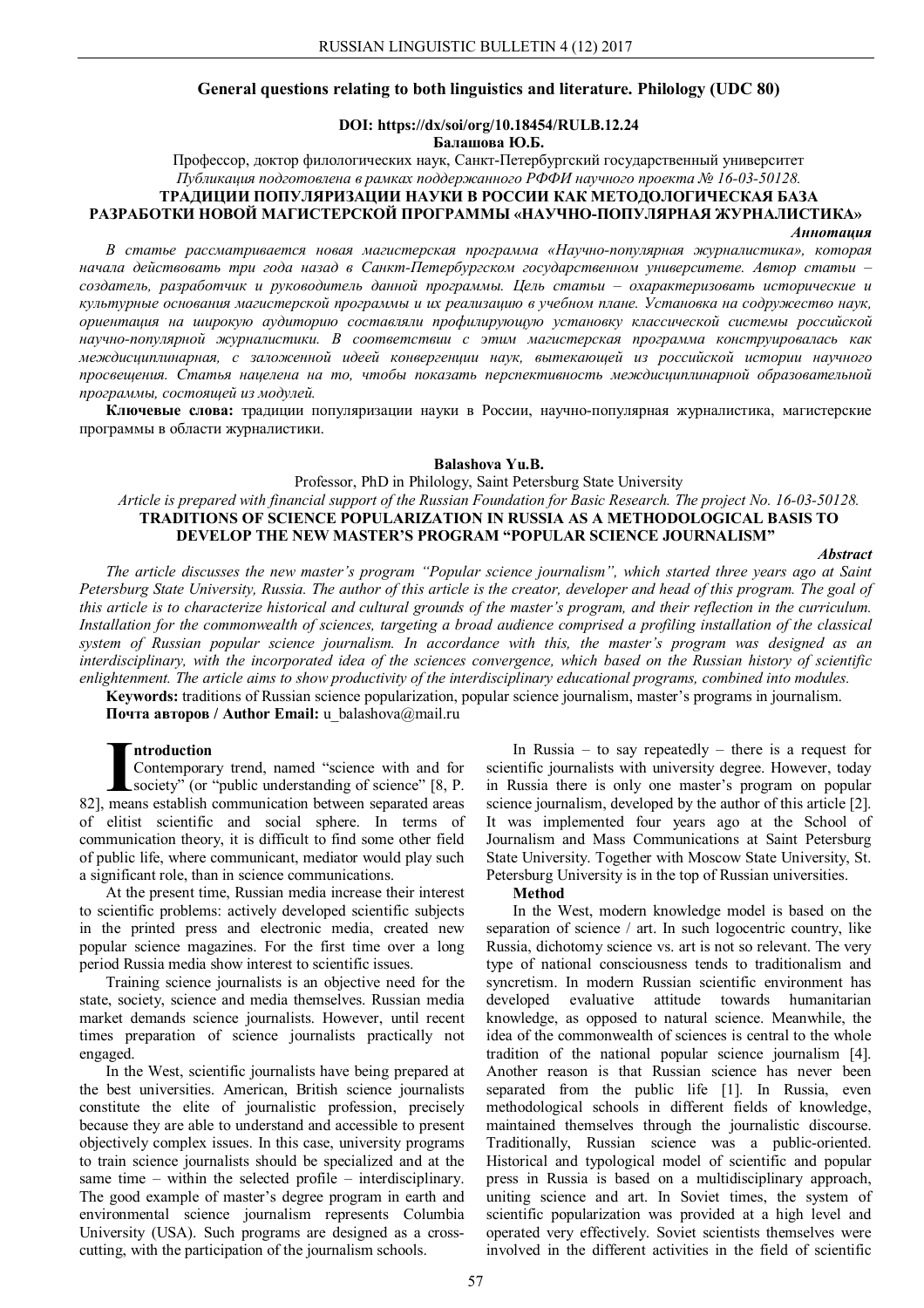popularization. Nevertheless, socio-historical transformations have led to the fact that Western researchers and Western science were appeared to be more open to society than is the case in modern Russia.

# **Discussion**

Training of students in popular science journalism faces a number of serious problems. The main problem is that modern science strongly separated within itself. There is a deficit of fundamental scientific trainings at university programs. In Russian humanitarian educational cycle such reductionism is due to two main reasons: 1) the rapid development of non-classical and applied humanities majors (such as tourism, advertising and others), 2) the overall reduction of hours devoted to humanitarian disciplines of the federal component of the curriculum.

If we talk about journalism education, the professional community is increasingly leaning toward the position that strengthening scientific training of future journalists is actually necessary. The main difference between Russian and Western journalism models is based on the fact that the second is mostly "journalism of fact", while the first is par excellence "journalism of opinion". In other words, if the "poet in Russia is more than a poet", the journalist is more than the organizer of communication.

The purpose of the master's program "Popular science journalism" defines wide approach to its formation. The program has received not only interdisciplinary, but also inter-departmental approach. For a point of reference here is not taken the department and faculty, but existing profiles of the university master's programs on the whole. The main thrust of the program – humanitarian.

The main areas of master's program "Popular science journalism" are: a) general scientific, b) history, theory and practice of scientific popularization [7, 9], c) poetics of scientific and educational media texts [6].

The main courses of the curriculum are following: "Introduction to methodology and history of science", "Modern natural science", "History of popular science journalism", "Contemporary scientific and educational film: types and genres", "Popularization of science in print media", "Popularization of science in audiovisual mass media", "Travelogue discourse", "Creative studios", "Environmental journalism".

What are the learning objectives within the framework of the master's program?

First of all, this program graduates should be worthy of a general scientific level, which itself serves as a natural barrier to pseudo-scientific representation. Basic discipline "Introduction to the methodology and the history of science" [10] opens master program curriculum. It is aimed at establishing a common understanding of the scientific process in its unity: diachronic, theoretical. Discipline "History of popular science journalism" [3, 5] promotes addition and deepening of the given coordinate system. In the framework of science popularization history it is considered in conjunction with the development of science, sociocultural situation. This discipline is designed to reveal the historical and typological models of domestic popular science journalism, which can be applied in the present. Within the course "History of popular science journalism" students get the following task. They should create a popular science magazine drawing on the tradition of Russian science popularization. More precisely, they should form specific magazine model, content, design. Their projects are posted on the faculty website. In addition, within this historical discipline students write a paper: "Course research paper in

history of popular science journalism: the 18th – 20th centuries".

Here are a few examples what kind of material students are studied within the historical disciplines; in this case this material finds a methodological value. Studying the history of the Russian-Soviet press, students have to come to the following conclusions.

1) In the leading type of publication of scientific and popular press – magazine – education and entertainment functions organically combined. Model of the Russian scientific and popular press can be defined as transmedia, or hybrid media. It has been produced by a harmonious work of the most important social institutions of society: education and journalism.

2) The main objective of the popular-scientific press is not so much in the promotion of scientific knowledge, but in the audience world view development. For this concept implementation requires community of the different sciences.

Among the various disciplines of the master's program curriculum is carried idea of convergence of humanitarian and natural sciences. Natural science direction outputs this master program on the wide level of interaction.

The program is called "Popular science journalism", not just "Science journalism, or communication". It is designed to neutralize the possible disparity between the different areas of knowledge. In the program emphasizes adaptation of scientific information for a mass audience through the media, movie, literature and, if we consider more specifically, for example, through travelogues. This feature allows standing out from alternative master's programs. All disciplines focused on the practical application of knowledge. Totally practice-oriented are "Creative studios". They are divided into two modules: science popularization in print media and audiovisual mass media. Within the first module students write popular science articles and reviews for the corporative popular science magazine "Saint Petersburg University". In the second way they are preparing the script and an application for non-fiction television program.

Unfortunately, in the educational and research institutions objectively lack the tools to struggle with pseudoscience. Mission of this master's program graduates is also to carry out this kind of activity in the terms of specific journalistic actions (in the way of investigative journalism, the formation of adequate public opinion). To countering pseudo-science in the humanitarian sphere no less important than in the natural sciences field. Different fields of knowledge converge at this position, but differ in their constitutive role in terms of the formation of ideas about the past and the future. Compensatory function of scientific popularization also has considerable potential. It allows expressing that it is difficult to talk under the rigorous scientific discourse.

# **Results**

Graduates should be able to act in two main directions. Firstly, they should be able to mediatizate science itself. In this case, their focus is to advance scientific knowledge, revealing approach to building modern scholarly communication. In the second case, they would think about audience and developing its picture of the world. In Russia, scientific education has always solved these two problems.

It is well known that science can be in progress only in the situation of scientific schools and scientific environment existed. Scientific popularization also develops only in the system of different promotional formats and integrated marketing communications. Therefore, considered master program is working closely with the club of science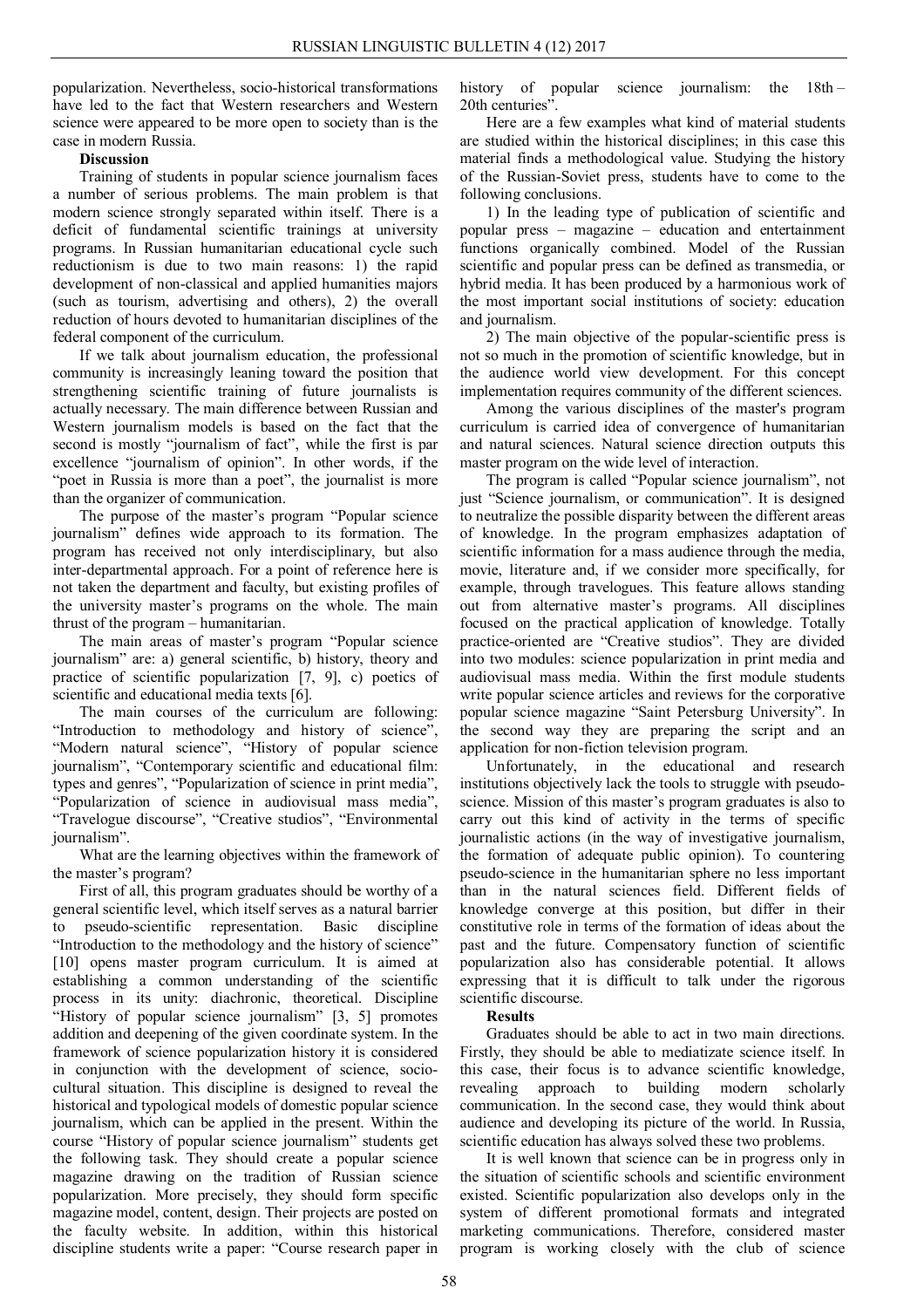journalists "Science Matrix". It has been working in St. Petersburg for more than ten years and organizes press conferences with leading scientists.

The main positive expected outcome of this program is as follows. Graduates of the master's program will certainly be in demand. We already have an offer of employment from the press service of the academic institutions and popular science magazines. It is important that as a result of student's research, journalistic and teaching practice they would provide jobs at the stage of master degree. Graduates have to fill the vacant segment of science journalists. It is very important that at the end of the magistracy, they'll work not in journalism in general, but more specifically – in scientific journalism.

# **Conclusion**

Lifestyle of a consumer society is glamour and tourism. Popular science journalism generates appropriate values of the audience. Worthy science popularization should be able to observe the correct proportion between entertainment and

cognitive aspects. The primary audience of the popular scientific press is quite elitist.

The graduates of the master's program "Popular science journalism" should have some kind of universal cognitive base. In addition, they should be able to pedal scientific information occasions, to bring them closer to the audience. Meanwhile, the controversy in the public space towards the popularization of science is centered on those issues that have long known. In the field of public actively discussed the issue could journalist popularize science or not. A positive answer to this question is well known. In Soviet times, the objective of which was to raise the level of the mass audience to scientific, science successfully popularized as the scientists themselves, as well as journalists. A similar situation exists in the Western press. Actual master's program develops this line.

And finally is one paradox. In Russia, scientific popularization cannot be unpopular. It follows from the traditions and peculiarities of national identity.

### **Список литературы / References**

1. Акопов А. И. Некоторое вопросы журналистики: история, теория и практика / А. И. Акопов. – Ростов н/Д., 2002.

2. Балашова Ю. Б. Общенаучные основания новой магистерской программы «Научно-популярная журналистика» / Ю. Б. Балашова // Лженаука в современном мире: медиасфера, высшее образование, школа: Сб. матлов Второй международной научно-практич. конф. имени В. Л. Гинзбурга и Э. П. Круглякова, проходившей в СПбГУ 27-28 июня 2014 г. – СПб.: Изд-во ВВМ, 2014. – С. 21- 25.

3. Громова Л. П. Научно-популярная журналистика в России XVIII – XIX вв.: вехи становления: учеб. пособие / Л. П. Громова, М. И. Маевская. – СПб.: Филологический ф-т, 2012.

4. Лазаревич Э. А. Популяризация науки в России / Э. А. Лазаревич. – М.: Изд-во Моск. ун-та, 1981.

5. Ваганов А. Г. Спираль жанра: От «народной науки» до развлекательного бизнеса. История и перспективы популяризации науки в России / А. Г. Ваганов. – М.: Ленанд, 2014.

6. A Field Guide for Science Writers / Edited by Deborah Blum, Mary Knudson, Robin Marantz Henig. – Oxford University Press, 2006.

7. Bowater L. Science communication: a practical guide for scientists / L. Bowater, K. Yeoman. – Oxford: A John Wiley & Sons, Ltd., Publication, 2013.

8. Gregory J. Science in Public: Communication, Culture, and Credibility / J. Gregory, S. Miller. – Cambridge, MA: Basic Books, 1998. – P. 82.

9. The Science writers' handbook: everything you need to know to pitch, publish, and prosper in the digital age / the writers of SciLance, edited by Tomas Hayden, Michelle Nijhuis. – Philadelphia: First Da Capo Press edition, 2013.

10. Weber M. Science as a Vocation / M. Weber // Weber M. Essays in Sociology / M. Weber. – New York: Oxford University Press, 1946. – Pp. 129-156.

# **Список литературы на английском / References in English**

1. Akopov A. I. Nekotoroe voprosy zhurnalistiki: istorija, teorija i praktika [Some questions of journalism: History, theory, practice] / A. I. Akopov. – Rostov on Don: Terra, 2002. [in Russian].

2. Balashova Yu. B. Obshhenauchnye osnovanija novoj magisterskoj programmy «Nauchno-populjarnaja zhurnalistika» [General scientific foundation of the new master's program "Popular scientific journalism"] / Yu. B. Balashova. – Lzhenauka v sovremennom mire: mediasfera, vysshee obrazovanie, shkola [Pseudoscience in the modern world: Mediasphere, higher education, school]. – St. Petersburg: Publisher VVM, 2014. – Pp. 21-25. [in Russian].

3. Gromova L. P. Nauchno-populyarnaya zhurnalistika v Rossii XVIII – XIX vv.: vekhi stanovleniya: uchebnoe posobie [Popular science journalism in Russia XVIII – XIX centuries: milestones formation: handbook] / L. P. Gromova, M. I. Maevskaya. – Saint Petersburg: Faculty of Philology, 2012.

4. Lazarevich E. А. Populyarizatsiya nauki v Rossii [Science popularization in Russia] / E. А. Lazarevich. – Moscow: MSU, 1981. – 244 p. [in Russian].

5. Vaganov A. G. Spiral' zhanra: Ot "narodnoj nauki" do razvlekatel'nogo biznesa: Istoriya i perspektivy populyarizacii nauki v Rossii [Spiral of the genre: From "folk science" to entertaining business: History and prospects of popularization of science in Russia] / A. G. Vaganov. – Moscow: Lenand, 2014. [in Russian].

6. A Field Guide for Science Writers / Edited by Deborah Blum, Mary Knudson, Robin Marantz Henig. – Oxford University Press, 2006.

7. Bowater L. Science communication: a practical guide for scientists / L. Bowater, K. Yeoman. – Oxford: A John Wiley & Sons, Ltd., Publication, 2013.

8. Gregory J. Science in Public: Communication, Culture, and Credibility / J. Gregory, S. Miller. – Cambridge, MA: Basic Books, 1998. – P. 82.

9. The Science writers' handbook: everything you need to know to pitch, publish, and prosper in the digital age / the writers of SciLance, edited by Tomas Hayden, Michelle Nijhuis. – Philadelphia: First Da Capo Press edition, 2013.